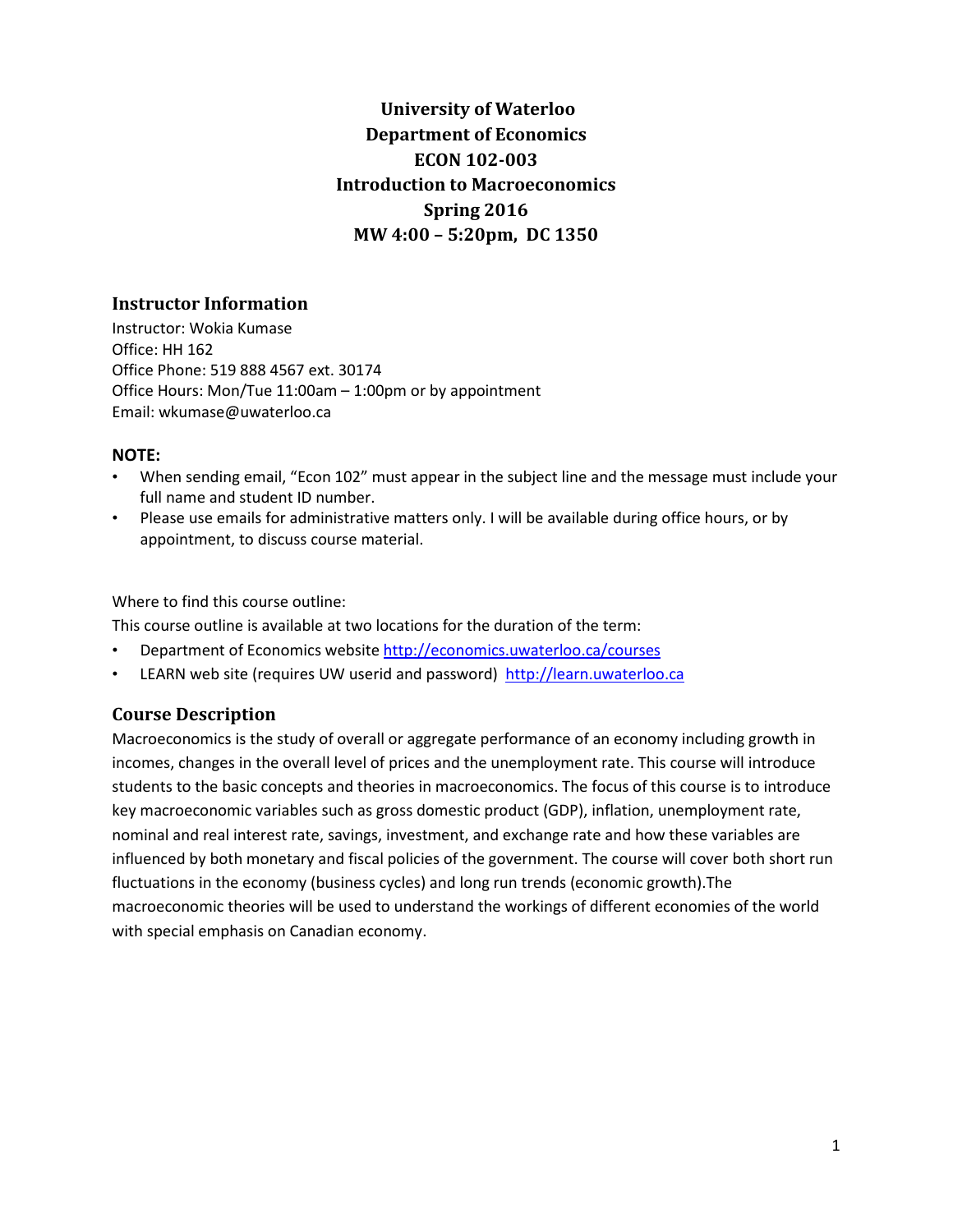### **Course Goals and Learning Outcomes**

Upon completion of this course, students should be able to:

- Describe the basic macroeconomic variables,
- Understand how the economy works,
- Understand how governments and the Central Bank influence economic variables and outcomes,
- Distinguish the long run from the short run,
- Provide an understanding of current macroeconomic events.

### **Required Text**

**Parkin, M. and R. Bade,** Macroeconomics Canada In the Global Environment, 9th Canadian Edition. Toronto: Pearson, 2016.

### **Optional:**

- Accompanying Study Guide
- MyEconLab

### **Additional Resources Available on Learn**

The lecture overhead slides are posted on LEARN (http://learn.uwaterloo.ca)

### **Notes from the UW BookStore:**

The textbook is packaged with a free access code to MyEconLab, as well as a copy of the printed study guide for an additional nominal cost of \$10.00. Depending on your section and instructor, the study guide may or may not be required. If you would like to purchase a textbook without the study guide, please contact the UW BookStore to place a special order for the package without the study guide.

Students who will be taking both Econ 101 and 102 (this term or a subsequent term) might want to get the combined *Economics: Canada in the Global Environment* which has both *Microeconomics* (Econ 101) and Macroeconomics (Econ 102) (see the UW BookStore for details).

### **Readings Available on LEARN**

- Lecture overhead slides and/or additional course materials will be posted on the LEARN web site [\(http://learn.uwaterloo.ca\)](http://learn.uwaterloo.ca/) at: ECON 102 Spring 2016
- The LEARN site is down occasionally. Save the course materials to your computer as soon as they are posted. Always be prepared!
- Students writing test and exams are responsible to save course materials on LEARN before the access to their courses is shut off (normally on the first day of classes of the next term).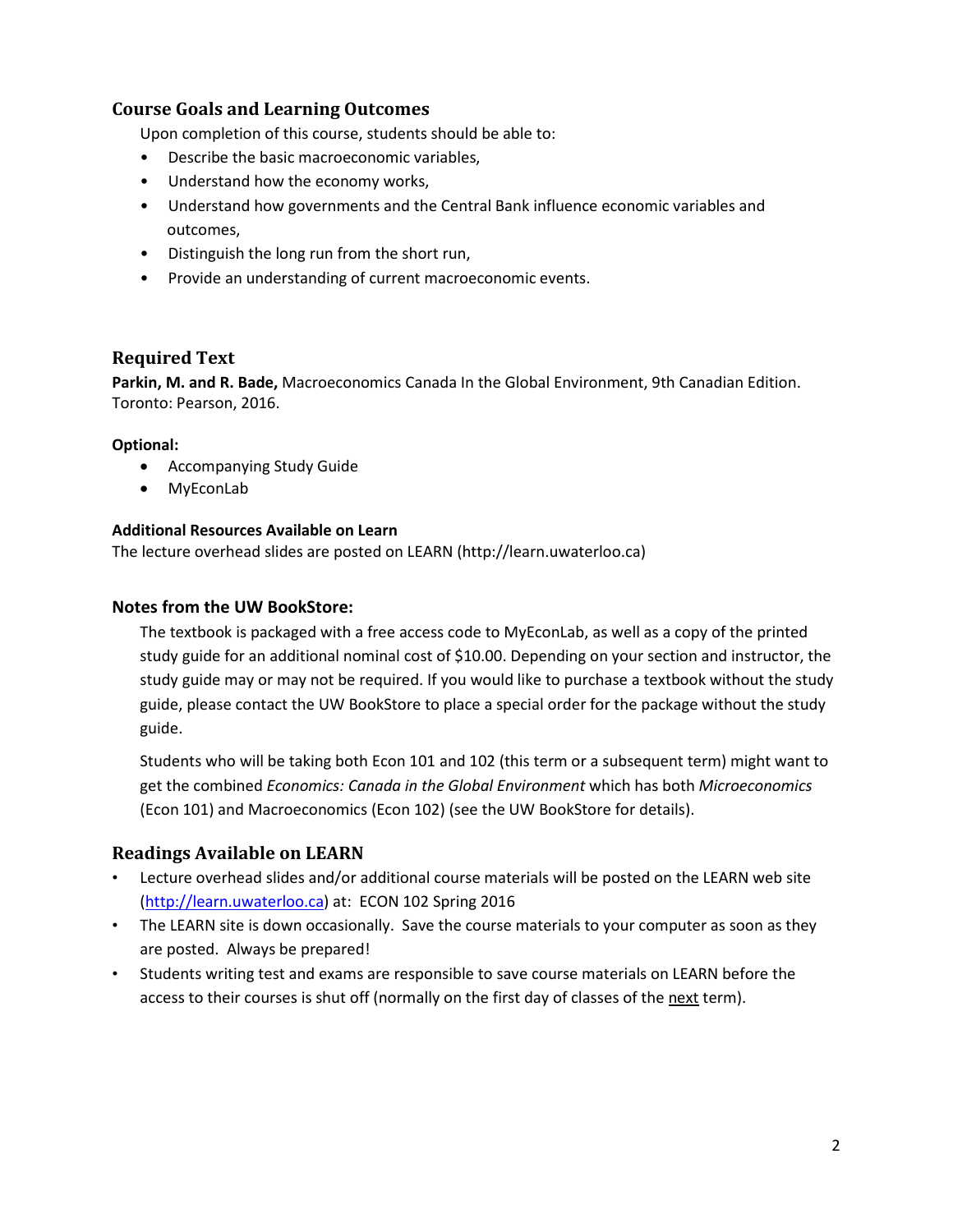# **Course Outline**

# **Part 1 Introduction**

# **Chapter 1: What Is Economics?**

OMIT Appendix pgs. 13 – 23 OMIT Mathematical Note pgs. 24 - 25

# **Chapter 2: The Economic Problem**

# **Part 2 Monitoring Macroeconomic Performance**

**Chapter 20: Measuring GDP and Economic Growth**  OMIT Appendix pgs. 482 – 483 OMIT Mathematical Note pgs. 484 - 485

# **Chapter 21: Monitoring Jobs and Inflation**

# **Part 3 Macroeconomic Trends**

**Chapter 23: Finance, Saving, and Investment** 

**Chapter 24: Money, the Price Level, and Inflation** 

**Chapter 25: The Exchange Rate and the Balance of Payments** 

# **Part 4 Macroeconomic Fluctuations**

**Chapter 26: Aggregate Supply and Aggregate Demand** 

**Chapter 27: Expenditure Multipliers: The Keynesian Model**  OMIT Mathematical Note pgs. 668 – 671

**Chapter 28: Canadian Inflation, Unemployment, and Business Cycle**  OMIT "The Business Cycle" pgs. 687 – 691

# **Part 5 Macroeconomic Policy**

**Chapter 29: Fiscal Policy** 

**Chapter 30: Monetary Policy**  OMIT "Extraordinary Monetary Stimulus" pgs. 741 – 743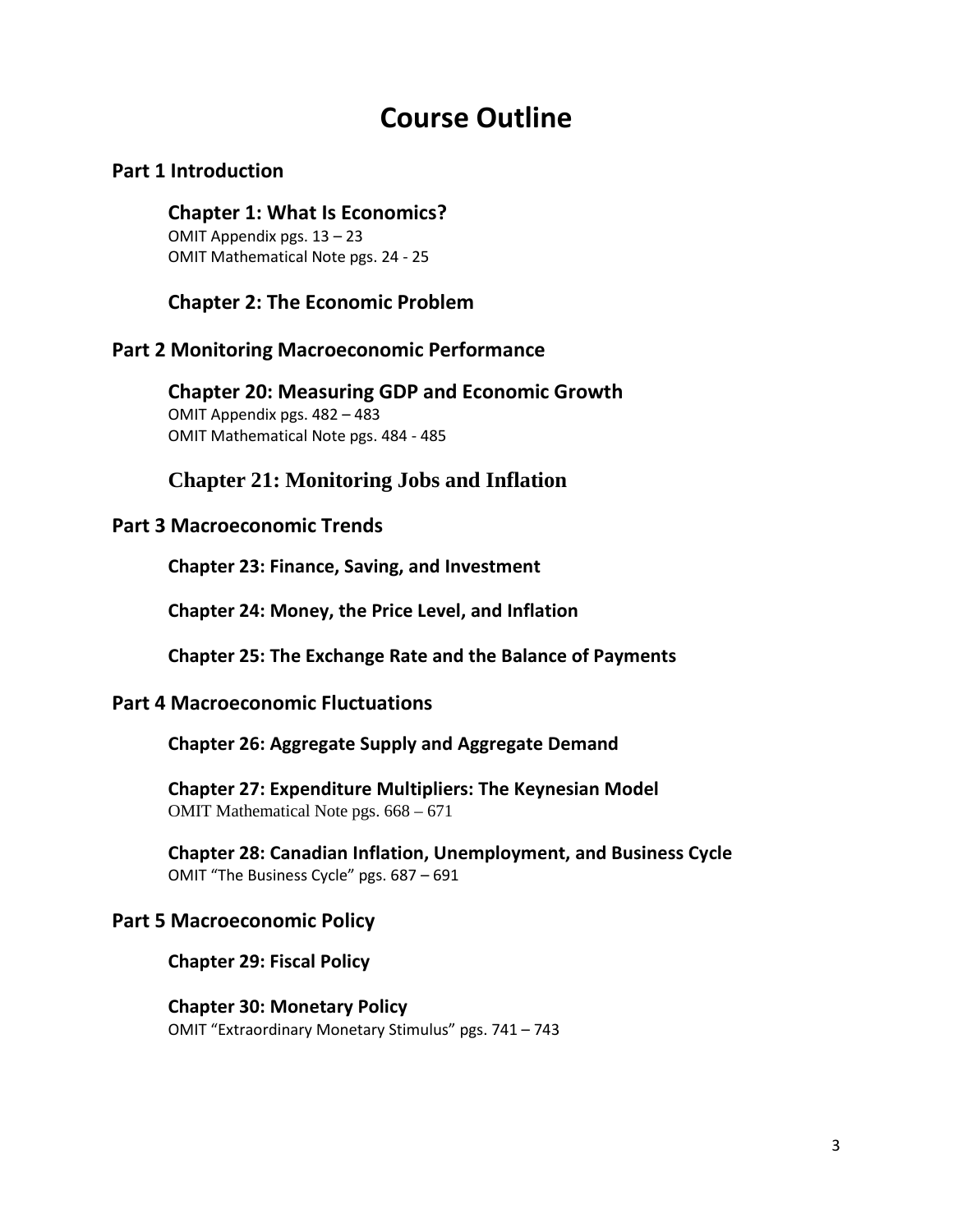### **Tentative Class Schedule**

### **Date: Week 1**

Topic: What is Economics and The Economic Problem Chapter: 1, 2

### **Date: Week 2**

Topic: Measuring GDP and Economic Growth Monitoring Jobs and Inflation Chapter: 20, 21

#### **Date: Week 3**

Topic: Finance, Saving, and Investment Chapter: 23

#### **Date: Week 4**

Topic: Money, the Price Level, and Inflation Chapter: 24

### **Date: Week 5**

Topic: Money, the Price Level, and Inflation The Exchange Rate and the Balance of Payments Chapter: 24, 25

### **Date: Week 6**

Topic: The Exchange Rate and the Balance of Payments Aggregate Supply and Aggregate Demand Chapter: 25, 26

#### **Date: Week 7**

Topic: Aggregate Supply and Aggregate Demand Chapter: 26

### **Date: Week 8**

Topic: Expenditure Multipliers: The Keynesian Model Chapter: 27

### **Date: Week 9**

Topic: Canadian Inflation, Unemployment, and the Business Cycle Chapter: 28

### **Date: Week 10**

Topic: Fiscal Policy Chapter: 29

#### **Date: Week 11**

Topic: Fiscal Policy and Monetary Policy Chapter: 29, 30

#### **Date: Week 12**

Topic: Monetary Policy Chapter: 30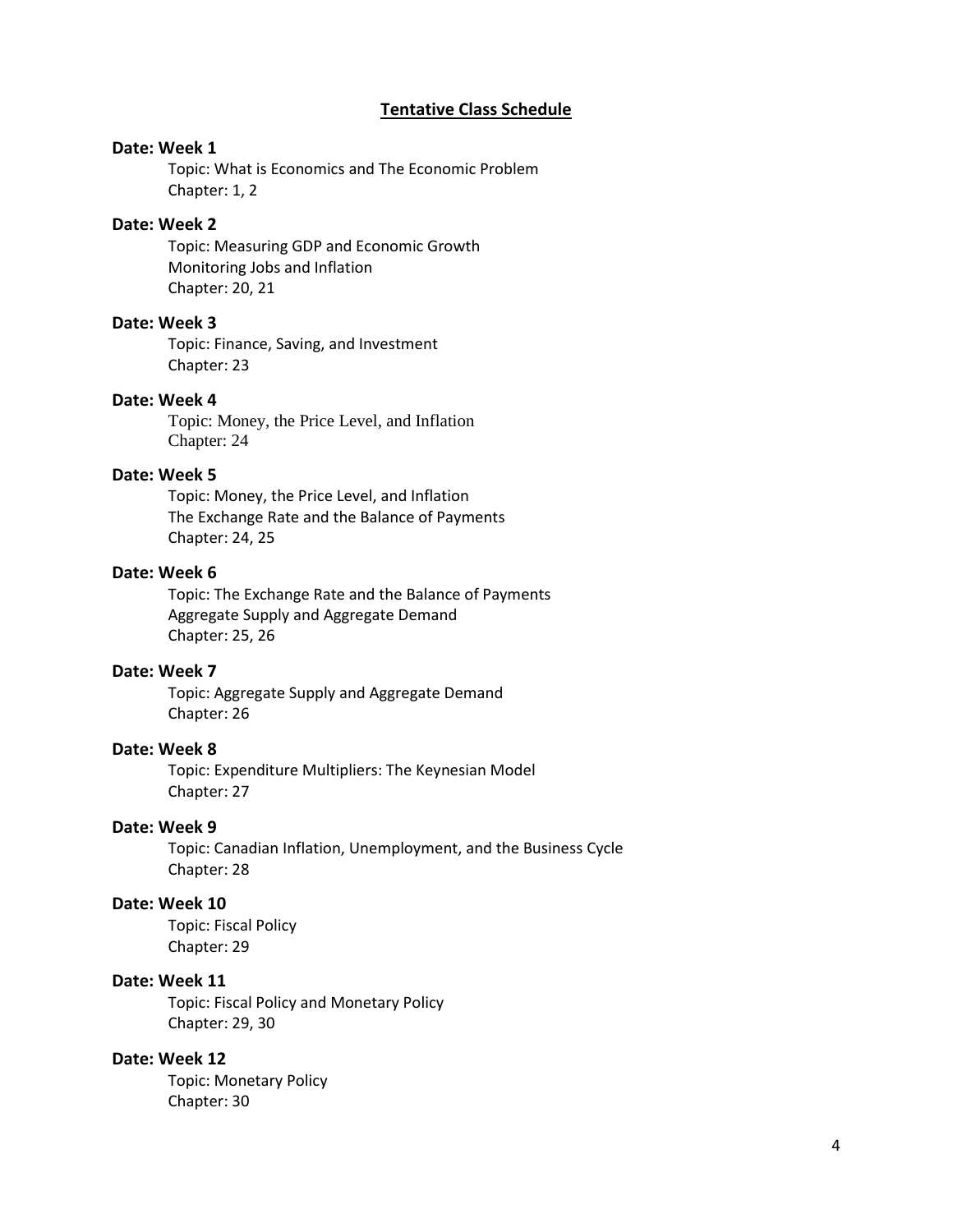# **Course Requirements and Assessment**

Examinations in this course are based on the material contained in the assigned textbook readings and presented as lecture contents (which are strong complements, not substitutes). The course grade will be based on two midterm exams and a final examination which will be held during the Official Examination Schedule. The breakdown is as follows:

| Midterm 1                  | Friday June 03, 4:30-6:00 pm | 25% |
|----------------------------|------------------------------|-----|
| Midterm 2                  | Friday July 08, 4:30-6:00 pm | 25% |
| Final exam (comprehensive) | TBA                          | 50% |

### **Notes**

- The format for both midterms and the final exam will be multiple-choice questions.
- The midterm test will be written outside of class time.
- Midterm marks will be posted on LEARN.
- The final exam period for the Spring Term 2016 is July 28 13 August. Students are expected to be available during this time. Travel plans are not acceptable grounds for granting an alternative final examination time. http://uwaterloo.ca/registrar/final-examinations/examination-regulations-andrelated-matters
- The exact date and time for the final exam for this class will be determined by the Registrar's Office. The exam schedule is posted online, will be announced in class, and posted on LEARN.
- Only the Registrar's Office can issue final grades.
- Students are encouraged to discuss their questions or problems about the course and course materials with me in person during office hours . Group consultations are welcomed.
- I do not respond to emails asking questions on material taught in class. I am more than happy to spend time explaining and clarifying concepts during office hours or by appointment.
- Use email for administrative concerns only. I will be available during office hours to discuss course material, or by appointment in case students cannot attend them.

# **Examination Policy**

*Missing a Midterm Due to Illness During the Term*

- Missing a midterm will automatically result in a grade of zero for that midterm. If the illness can be documented with a UW Verification of Illness Form (the only acceptable document), with approval you may transfer the weight of the missed midterm to the final exam. This remedy is a privilege and not a right.
- The VIF must be submitted as soon as you can in person. Scanned copies sent by mail will not be accepted.
- The midterm exam schedule has been set and will not be changed for whatever reason.
- You must write at least one midterm to pass the course.

### *Missing the Final Exam Due to Illness*

• Missing the final exam is a very serious matter which automatically results in a grade of zero for the final exam and possibly a failing grade for the course. Please carefully read the Economics Department policy on deferred final exams for instructions.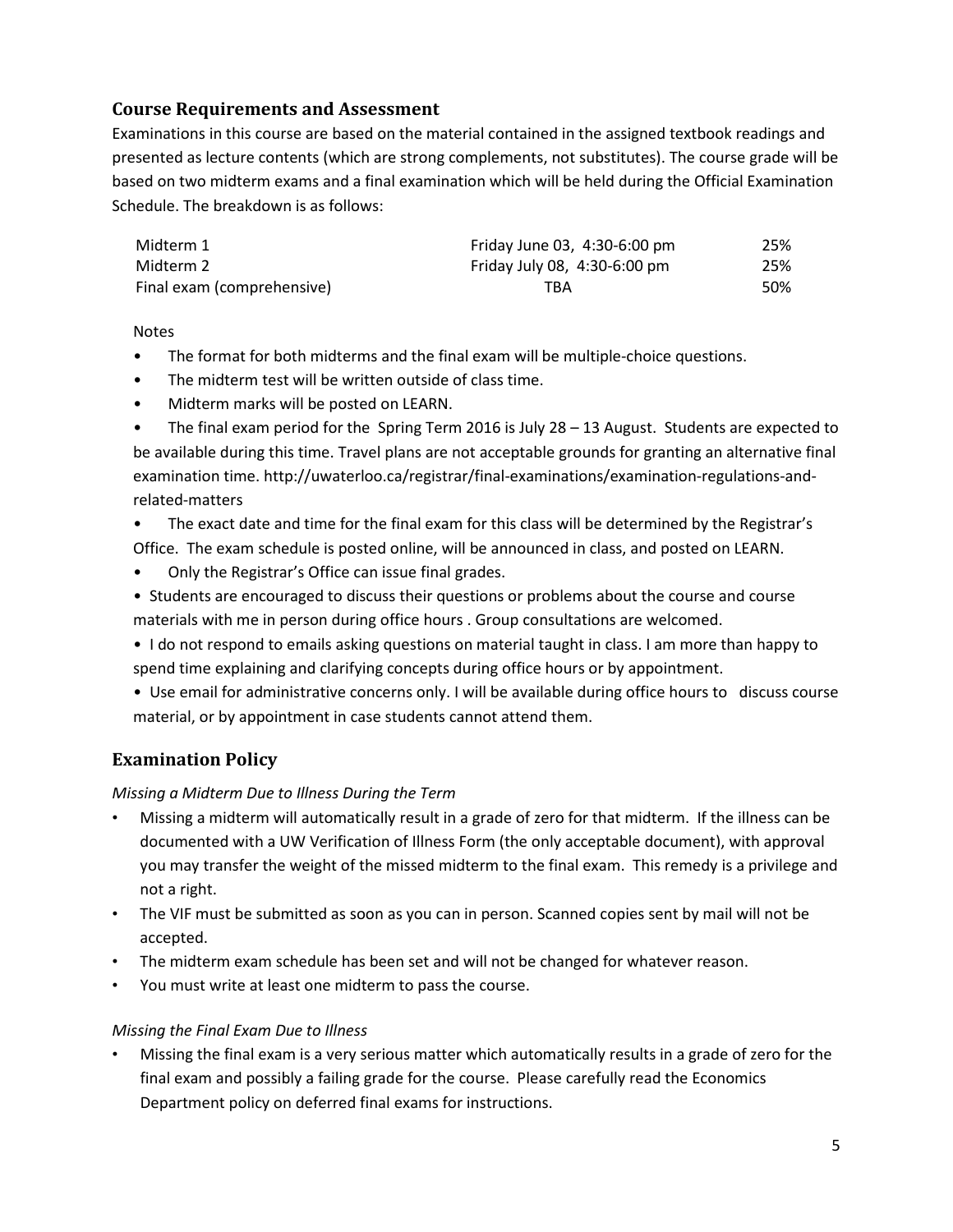• No deferred final exam will be provided for students who missed all the exams (including the final exam) in this course.

*Submission of Exam Papers*

- Late submission of exam papers is not accepted and missed submissions will receive a zero mark for whatever reason.
- Exam papers must be submitted in whole and on time in the exam room. Exam papers (a) not submitted on time,
	- (b) submitted with missing pages,
	- (c) submitted elsewhere, with the exception of students with permission to write in the AS Office, (d) not received at all

will receive a grade of zero for whatever reason.

• It is the responsibility of students to ensure that they write exams in the location, date, and time assigned to their sections. Students writing exams in the wrong section are considered not writing exams at all and will receive a zero mark.

# **Fee-Arranged Issues**

• Students are responsible for administrative matters concerning their course registration including fee arrangements with the Registrar's Office. No make-up work or other remedies will be given for loss of access to LEARN and academic consequences arising from administrative issues with the Registrar's Office.

# **Electronic Device Policy**

- Turn off all cell phone communication devices and put them away for the duration of the lecture.
- Photographic devices are not permitted in class; this is a University regulation.
- In order to maintain a learning environment in this classroom, I expect the highest level of courtesy and professional behaviour from every student.

# **Attendance Policy**

• Class attendance is an integral part of your educational experience. While attendance is not a graded component of this course, it is an important component in ensuring your complete understanding of the material presented. You are responsible for all material presented in the scheduled lecture periods whether you choose to attend lectures or not.

# **Classroom Protocols**

- I do **NOT** lend my lecture notes to students for any reason.
- In order to maintain a learning environment in this classroom, I expect the highest level of courtesy and professional behaviour from every student. In particular, be punctual and turn off all audible ringers on all devices during class.
- As a courtesy to others, no eating in class please. If you have coffee, water, etc., please dispose of your garbage when you leave the classroom.
- No private conversations in class will be tolerated.